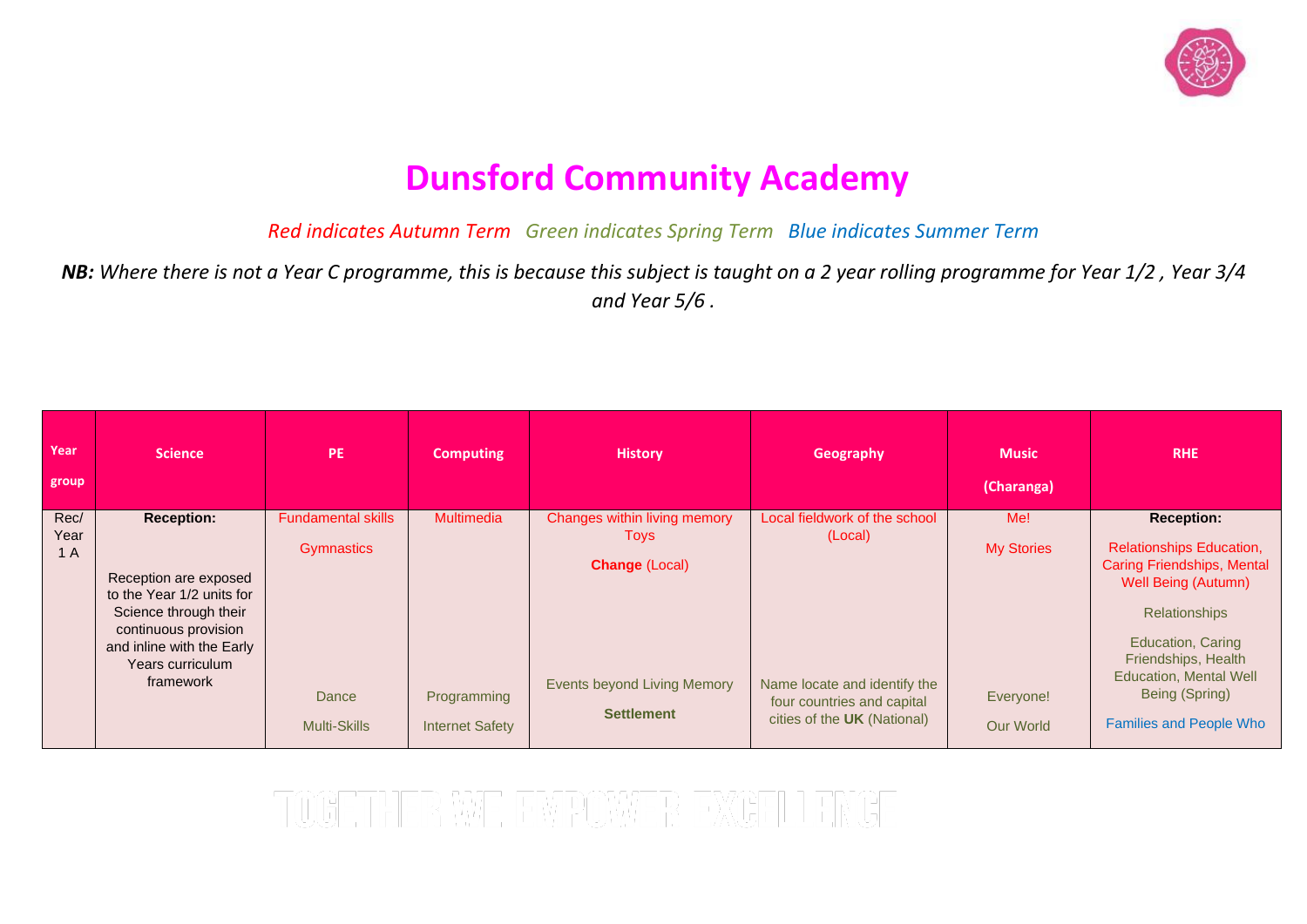

| <b>Year 1/2:</b>                                                        |                                              |                 | <b>Great Fire of London</b>                                                                   |                                                                              |                                                                          | <b>Care For Me</b>                                                                                             |
|-------------------------------------------------------------------------|----------------------------------------------|-----------------|-----------------------------------------------------------------------------------------------|------------------------------------------------------------------------------|--------------------------------------------------------------------------|----------------------------------------------------------------------------------------------------------------|
|                                                                         | <b>Athletics</b>                             |                 | (National)                                                                                    |                                                                              |                                                                          | <b>Caring Friendships</b>                                                                                      |
| Animals including<br>humans                                             | <b>Striking and</b><br>Fielding              | <b>Websites</b> |                                                                                               | Name and locate the world's<br>seven continents and five                     |                                                                          | <b>Respectful Relationships</b><br>(Summer)                                                                    |
| Seasonal changes                                                        | Swimming                                     |                 | Neil Armstrong Helen Sharman                                                                  |                                                                              |                                                                          | <b>Year 1/2:</b>                                                                                               |
|                                                                         |                                              |                 |                                                                                               |                                                                              | Replay (Rec)-                                                            | <b>Families and Friendships</b>                                                                                |
|                                                                         |                                              |                 |                                                                                               |                                                                              |                                                                          | <b>Safe Relationships</b>                                                                                      |
| Use of everyday<br>materials (Sum2)                                     |                                              |                 |                                                                                               |                                                                              |                                                                          | <b>Relationships - Making</b><br>Friends, Feeling Lonely,<br><b>Getting Help</b>                               |
|                                                                         |                                              |                 |                                                                                               |                                                                              |                                                                          | <b>Safe Relationships</b>                                                                                      |
|                                                                         |                                              |                 |                                                                                               |                                                                              |                                                                          | Living in the Wider World                                                                                      |
|                                                                         |                                              |                 |                                                                                               |                                                                              |                                                                          | <b>Belonging</b>                                                                                               |
|                                                                         |                                              |                 |                                                                                               |                                                                              |                                                                          | to Our Community                                                                                               |
|                                                                         |                                              |                 |                                                                                               |                                                                              |                                                                          | <b>Physical Health and Mental</b><br><b>Well Being</b>                                                         |
|                                                                         |                                              |                 |                                                                                               |                                                                              |                                                                          | Keeping Healthy, Food and<br><b>Exercise, Hygiene Routines</b><br>and Sun Safety                               |
|                                                                         |                                              |                 |                                                                                               |                                                                              |                                                                          | <b>Physical Health and Mental</b><br><b>Well Being</b>                                                         |
| <b>Reception:</b><br>Reception are exposed<br>to the Year 1/2 units for | <b>Fundamental skills</b>                    | Multimedia      | <b>Events beyond Living Memory</b><br><b>Celebrations and festivals</b><br>The Gunpowder Plot | Study of a small area of the<br><b>UK-Dunsford</b><br>(Local)                | <b>Hey You!</b><br>Rhythm In The Way<br>We Walk and<br><b>Banana Rap</b> | <b>Reception:</b><br><b>Relationships Education,</b><br><b>Caring Friendships, Mental</b><br><b>Well Being</b> |
|                                                                         | Spring<br><b>Everyday materials</b><br>Sum1) |                 |                                                                                               | Lives of significant Individuals -<br><b>Tim Peake</b><br>Impact<br>(Global) | oceans<br>(Global)                                                       | <b>Big Bear Funk</b><br>Reflect, Rewind,                                                                       |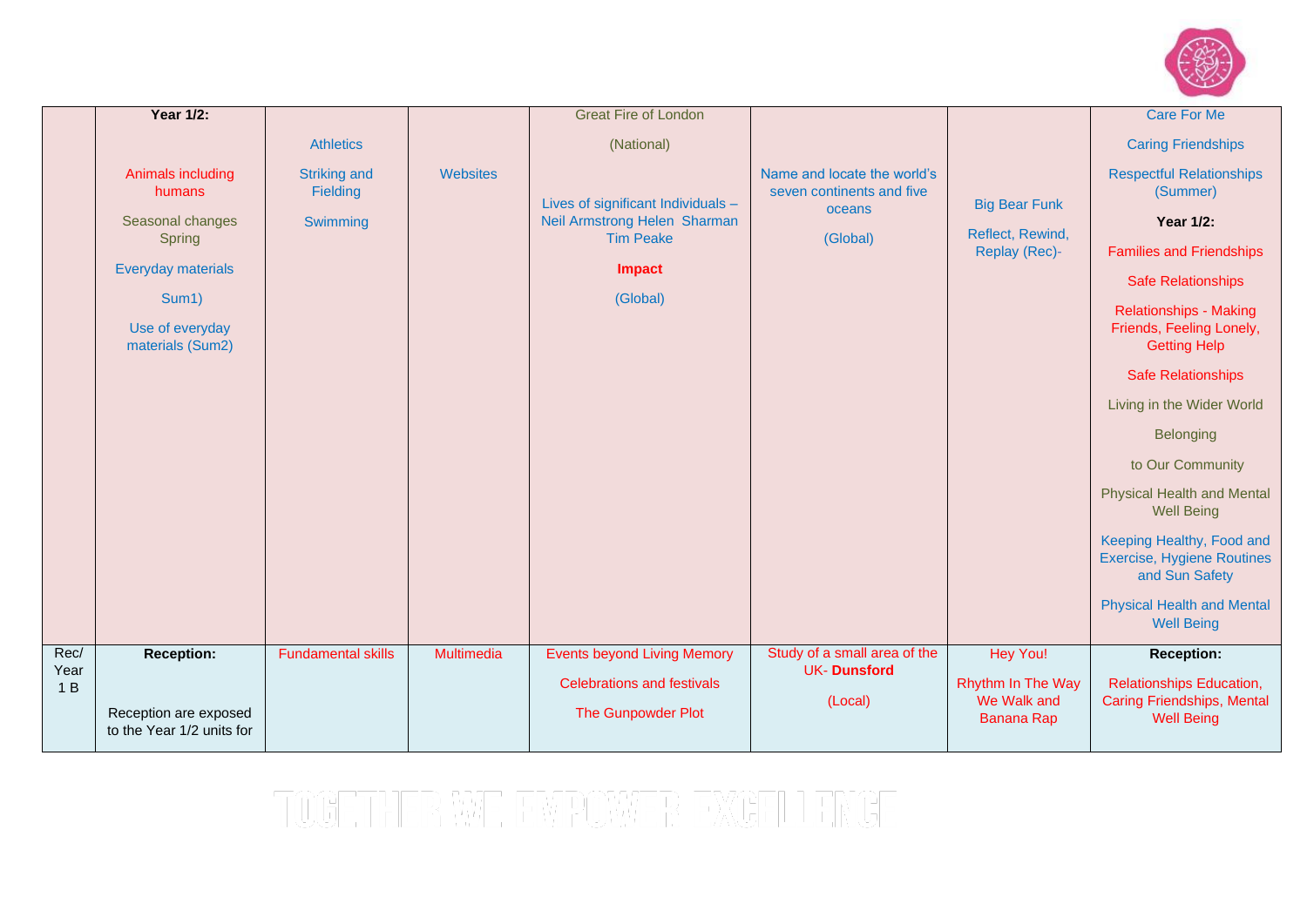

| Science through their                             |                                 |                        | <b>Government</b>                                            |                                                           |                                        |                                                               |
|---------------------------------------------------|---------------------------------|------------------------|--------------------------------------------------------------|-----------------------------------------------------------|----------------------------------------|---------------------------------------------------------------|
| continuous provision<br>and inline with the Early |                                 |                        | (Local)                                                      |                                                           |                                        | Relationships                                                 |
| Years curriculum<br>framework                     | Gymnastics                      |                        |                                                              | Locate the hot and cold<br>areas of the world in relation | In the Groove                          | <b>Education, Caring</b><br>Friendships, Health               |
|                                                   | Dance                           | Programming            | Significant events, people and<br>places within the locality | to the North and South Pole                               | <b>Round and Round</b>                 | <b>Education, Mental Well</b>                                 |
|                                                   | Multi-Skills (Spring            | <b>Internet Safety</b> | railway line disbanded to                                    | and the Equator<br>(National and Global)                  |                                        | <b>Being</b>                                                  |
| <b>Year 1/2:</b>                                  |                                 |                        | Dunsford, Brunel                                             |                                                           | Your Imagination                       |                                                               |
|                                                   | <b>Athletics</b>                | <b>Websites</b>        | Trade,                                                       |                                                           | Reflect, Rewind and<br>Replay (Year 1) | <b>Families and People Who</b><br><b>Care For Me</b>          |
| Seasonal changes<br>Autumn                        | <b>Striking and</b><br>Fielding |                        | <b>Transport (National)</b>                                  | Study of a small area of a                                |                                        | <b>Caring Friendships</b>                                     |
|                                                   | Swimming                        |                        |                                                              | contrasting non-European<br>country                       |                                        | <b>Respectful Relationships</b>                               |
|                                                   |                                 |                        | Lives of significant Individuals                             |                                                           |                                        |                                                               |
| Seasonal changes<br>Winter                        |                                 |                        | <b>Mary Seacole</b>                                          | <b>Focus on Kenya</b><br>(Global)                         |                                        | <b>Year 1/2:</b>                                              |
| Living things and their                           |                                 |                        | Impact                                                       |                                                           |                                        | <b>Respecting Ourselves and</b>                               |
| habitats                                          |                                 |                        | (Global)                                                     |                                                           |                                        | <b>Others (Autumn Term</b><br>Double Unit)                    |
| <b>Plants</b>                                     |                                 |                        |                                                              |                                                           |                                        | Media Literacy and Digital<br>Resilience                      |
|                                                   |                                 |                        |                                                              |                                                           |                                        | Money and Work Strengths<br>and Interests                     |
|                                                   |                                 |                        |                                                              |                                                           |                                        | (Spring Term Double Unit)                                     |
|                                                   |                                 |                        |                                                              |                                                           |                                        | <b>Growing and Changing</b>                                   |
|                                                   |                                 |                        |                                                              |                                                           |                                        | <b>Recognising What Makes</b><br><b>Us Unique and Special</b> |
|                                                   |                                 |                        |                                                              |                                                           |                                        | <b>Keeping Safe</b>                                           |
|                                                   |                                 |                        |                                                              |                                                           |                                        |                                                               |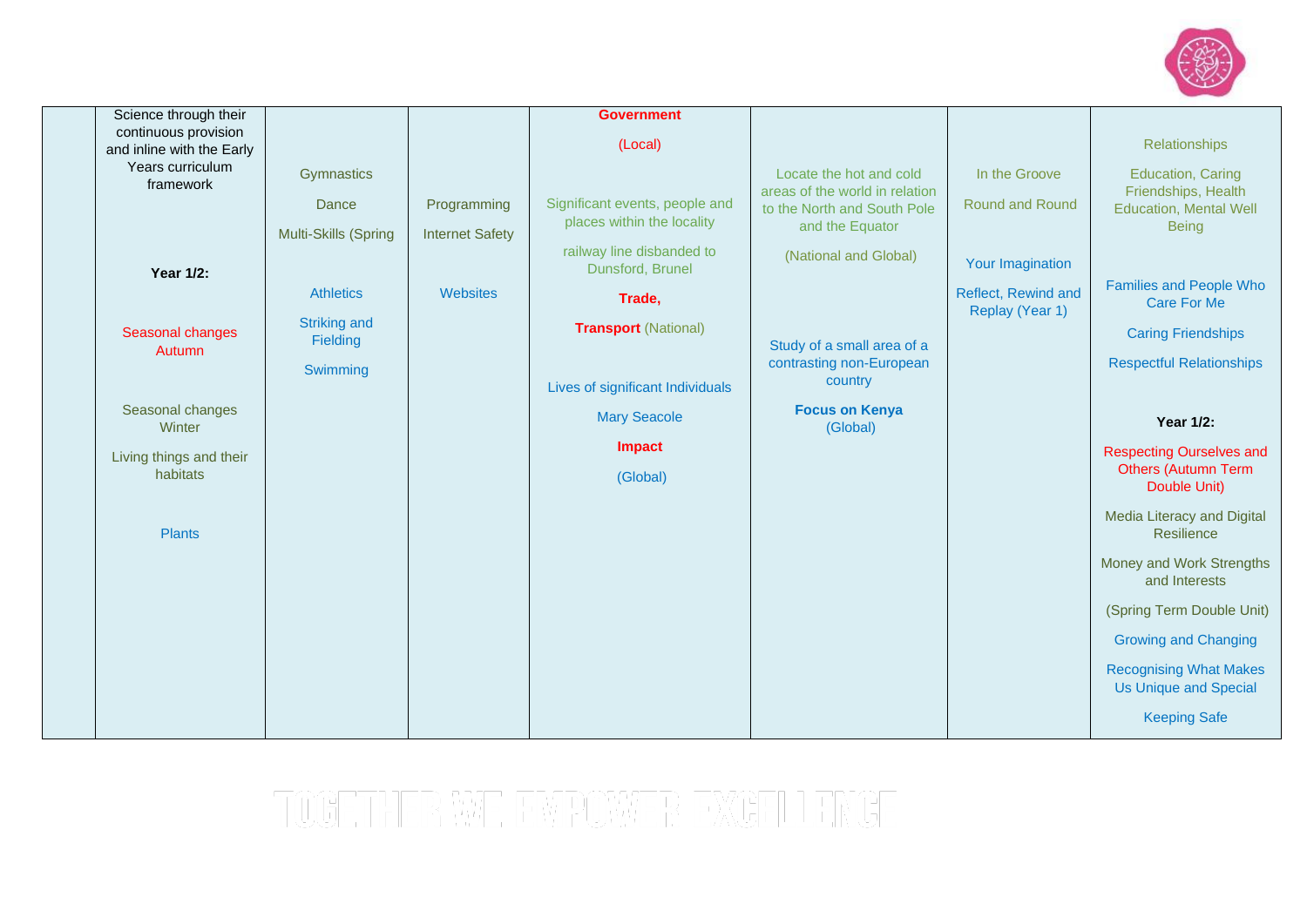

|            |                             |                       |                        |                                                   |                                                              |                     | <b>Keeping Safe</b>                                     |
|------------|-----------------------------|-----------------------|------------------------|---------------------------------------------------|--------------------------------------------------------------|---------------------|---------------------------------------------------------|
|            |                             |                       |                        |                                                   |                                                              |                     | <b>Changing and Growing</b>                             |
|            |                             |                       |                        |                                                   |                                                              |                     |                                                         |
| 2/3/4<br>A | <b>Year 3/4:</b>            | <b>Invasion Games</b> | <b>Websites</b>        | Changes                                           | Land-use patterns; and<br>understand how some of             | Hands, Feet, Heart  | <b>Year 3/4:</b>                                        |
|            | Animals including<br>humans | <b>Gymnastics</b>     |                        | Stone Age to Iron Age                             | these aspects have changed                                   | Ho Ho Ho            | <b>Respecting Ourselves and</b><br><b>Others</b>        |
|            |                             |                       |                        | <b>Settlement</b>                                 | over time                                                    |                     |                                                         |
|            | Sound                       | Dance                 | Programming            | (Local)                                           | (Local)                                                      | Let Your Spirit Fly | <b>Friends and Families</b>                             |
|            | <b>Rocks</b>                | <b>Ball Skills</b>    | <b>Internet Safety</b> |                                                   |                                                              | Zoo Time            | (Autumn Double Unit)                                    |
|            | Light                       |                       |                        | Tudors: Henry VIII Break from                     | Study of a European<br>country-                              |                     |                                                         |
|            |                             | <b>Athletics</b>      | <b>Multimedia</b>      | Rome                                              | <b>Focus on France</b>                                       | Mamma Mia           | <b>Belonging to A Community</b><br>(Spring Double Unit) |
|            |                             | <b>Striking and</b>   |                        | <b>Turning Point</b>                              |                                                              | Reflect, Rewind and |                                                         |
|            |                             | Fielding              |                        | <b>Government</b>                                 | (National)                                                   | Replay (Year 2)     | <b>Physical Health and Mental</b>                       |
|            |                             | Swimming              |                        | (National)                                        |                                                              |                     | <b>Well Being (Summer</b><br>Double Unit)               |
|            |                             |                       |                        | The achievements of the earliest<br>civilizations | Rivers - Comparison of the                                   |                     |                                                         |
|            |                             |                       |                        | <b>Earliest Civilisation</b>                      | <b>River Nile and the River</b><br>Teign including the water |                     |                                                         |
|            |                             |                       |                        | 7000BC Egyptians                                  | cycle<br>(Local and Global)                                  |                     |                                                         |
|            |                             |                       |                        | <b>Religion and beliefs</b>                       |                                                              |                     |                                                         |
|            |                             |                       |                        | (Global)                                          |                                                              |                     |                                                         |
| 2/3/4      | <b>Year 3/4:</b>            | <b>Invasion Games</b> | Multimedia             | <b>Roman Empire and Impact</b>                    | <b>European Country-</b>                                     | I Wanna Play in a   | <b>Year 3/4:</b>                                        |
| B          | Forces and magnets          | <b>Gymnastics</b>     |                        |                                                   | <b>Focus on Rome</b>                                         | <b>Band</b>         | Safe Relationships (Autumn                              |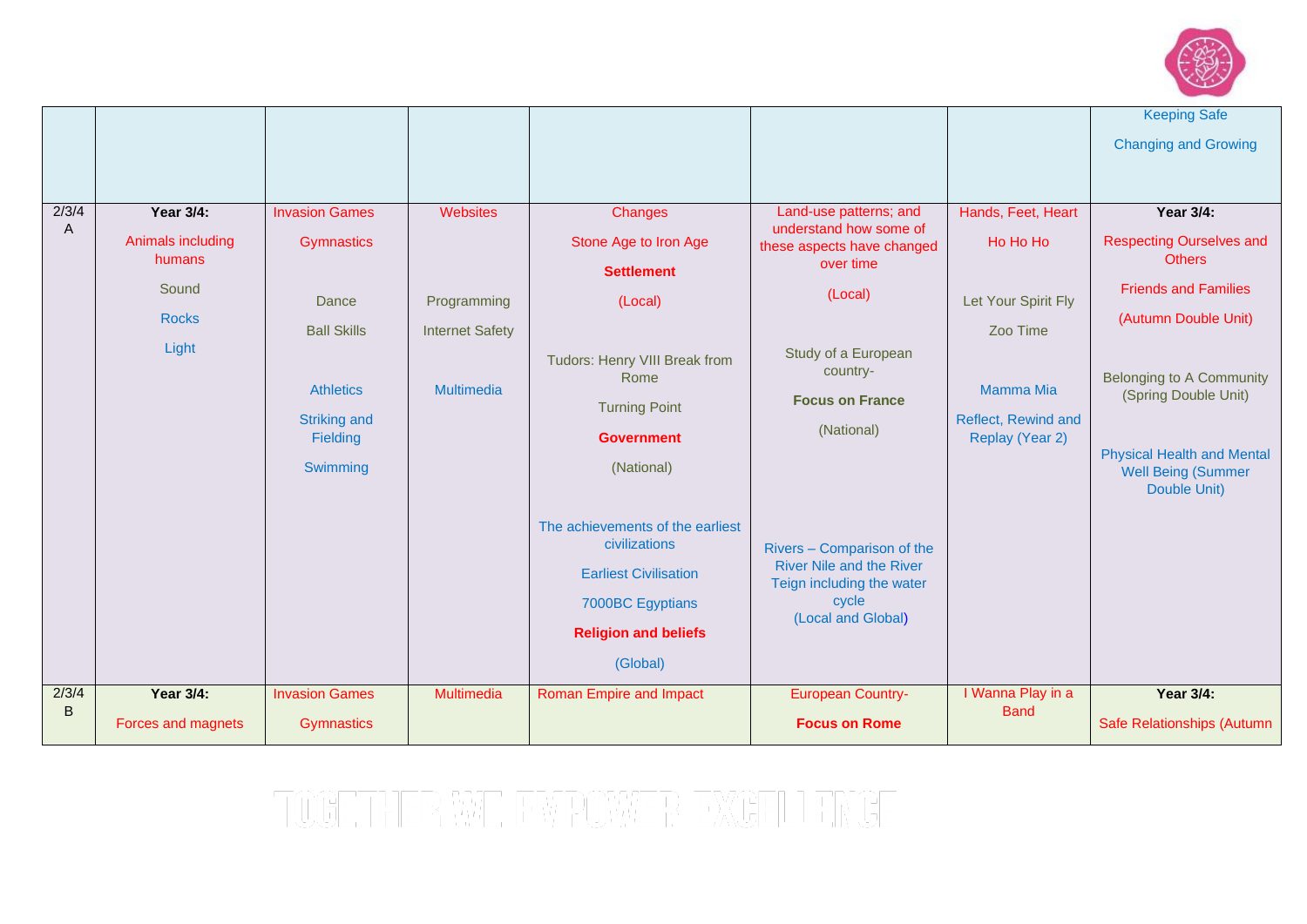

|              | Electricity             |                                 | Programming            | Settlement, Trade,                 | (Global)                                             | Glockenspiel                           | Double Unit)                      |
|--------------|-------------------------|---------------------------------|------------------------|------------------------------------|------------------------------------------------------|----------------------------------------|-----------------------------------|
|              | Electricity             | Dance                           | <b>Internet Safety</b> | <b>Government</b>                  |                                                      |                                        |                                   |
|              | Living things and their | <b>Ball Skills</b>              |                        | (Local and National)               |                                                      | <b>Three Little Birds</b>              | <b>Media Literacy and Digital</b> |
|              | habitats                |                                 |                        |                                    |                                                      |                                        | Resilience                        |
|              | <b>States of matter</b> |                                 | Websites               | <b>Local History Study</b>         | Physical geography:<br>mountains, volcanoes and      | The Dragon Song                        | Money and Work                    |
|              | <b>Plants</b>           | <b>Athletics</b>                |                        | <b>Focus on Dunsford</b>           | earthquakes                                          |                                        | (Spring Double Unit)              |
|              |                         | <b>Striking and</b><br>Fielding |                        | <b>Settlement</b>                  | <b>Focus on Greece</b>                               | <b>Bringing Us</b><br>Together         |                                   |
|              |                         |                                 |                        |                                    | (Global)                                             |                                        |                                   |
|              |                         | Swimming                        |                        | (Local)                            |                                                      | Reflect, Rewind and<br>Replay (Year 3) | <b>Changing and Growing</b>       |
|              |                         |                                 |                        |                                    |                                                      |                                        | <b>Keeping Safe</b>               |
|              |                         |                                 |                        | <b>Ancient Greece</b>              |                                                      |                                        | (Summer Double Unit)              |
|              |                         |                                 |                        | <b>Changes</b>                     | Study of human and physical<br>geography             |                                        |                                   |
|              |                         |                                 |                        | (Global)                           | <b>Focus on Exeter</b>                               |                                        |                                   |
|              |                         |                                 |                        |                                    | (Local)                                              |                                        |                                   |
| 2/3/4        |                         |                                 |                        | <b>Changes in Britain from the</b> | Study of human geography                             | <b>Friendship Song</b>                 |                                   |
| $\mathsf{C}$ |                         |                                 |                        | <b>Stone Age to the Iron Age</b>   | <b>Focus on Dartmoor and</b>                         | Glockenspiel 2                         |                                   |
|              |                         |                                 |                        | <b>Settlement, Changes</b>         | farming and trade                                    |                                        |                                   |
|              |                         |                                 |                        | (Local)                            | (Local)                                              |                                        |                                   |
|              |                         |                                 |                        |                                    |                                                      | Stop!                                  |                                   |
|              |                         |                                 |                        | 1066+ British History Study        | Study of human and physical<br>geography             | Lean on Me                             |                                   |
|              |                         |                                 |                        | <b>Social history</b>              |                                                      |                                        |                                   |
|              |                         |                                 |                        | <b>Hierarchy and slavery</b>       | <b>Focus on Ghana and the</b><br><b>River Gambia</b> | The Fresh Prince of                    |                                   |
|              |                         |                                 |                        | <b>Changes</b>                     | (Global)                                             | Bel-Air (Y5)                           |                                   |
|              |                         |                                 |                        |                                    |                                                      |                                        |                                   |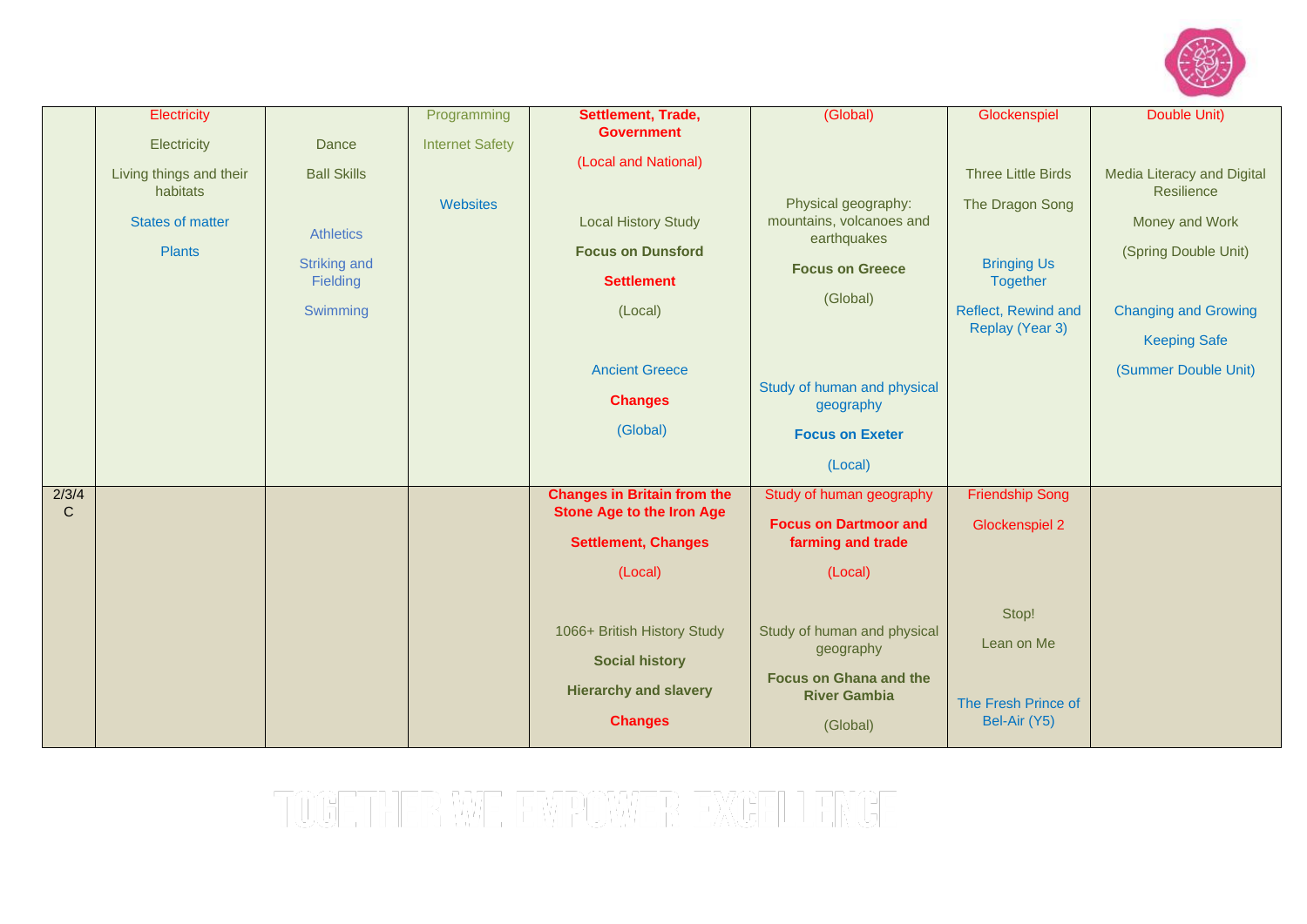

|      |                              |                          |                        | (National)                                                                                    |                                                                                                               | Reflect, Rewind and<br>Replay (Year 4) |                                                            |
|------|------------------------------|--------------------------|------------------------|-----------------------------------------------------------------------------------------------|---------------------------------------------------------------------------------------------------------------|----------------------------------------|------------------------------------------------------------|
|      |                              |                          |                        | 1066+ Battle of Britain and the<br><b>Blitz</b><br><b>Invasion and Government</b><br>(Global) | European study contrasting<br>2 European countries<br><b>Focus on Moscow and</b><br><b>Berlin</b><br>(Global) |                                        |                                                            |
| 5/6A | Animals including<br>humans  | <b>Invasion Games</b>    | Multimedia             | <b>Anglo Saxon and Scots</b>                                                                  | Latitude, longitude, Equator,<br>the tropics and time zones                                                   | Livin' on a Prayer                     | <b>Respecting Others and</b><br><b>Ourselves</b>           |
|      |                              | <b>Gymnastics</b>        | Programming            | <b>Settlement</b>                                                                             |                                                                                                               | Classroom Jazz 1                       |                                                            |
|      |                              |                          | <b>Internet Safety</b> | <b>Invasion, Settlement</b>                                                                   | <b>Focus on Scandinavia and</b><br><b>Northern Europe</b>                                                     |                                        | <b>Families and Friendships</b>                            |
|      | Evolution and<br>inheritance | <b>Dance</b>             | <b>Websites</b>        | (Local)                                                                                       | (Global)                                                                                                      | Make You Feel My<br>Love               | <b>Celebrating Difference</b>                              |
|      | <b>Earth and Space</b>       | <b>Ball Skills</b>       |                        |                                                                                               |                                                                                                               |                                        | <b>Across the World</b>                                    |
|      |                              | <b>Athletics</b>         |                        | 1066 + Theme changing power<br>of the monarchs                                                | Water cycle/ Rivers                                                                                           | Blackbird (Y4)                         |                                                            |
|      | <b>States of matter</b>      |                          |                        | Queen Victoria                                                                                | Trade route -(Local)                                                                                          | Dancing in the                         | Living in the Wider World                                  |
|      | Light                        | Striking and<br>Fielding |                        | <b>Government</b>                                                                             | Land use- (Aqueducts)                                                                                         | <b>Street</b>                          | <b>Belonging to a Community</b>                            |
|      |                              | Swimming                 |                        | (National)                                                                                    | (National)                                                                                                    | Reflect, Rewind and<br>Replay (Year 5) | Economic Well being,                                       |
|      |                              |                          |                        | <b>Earliest Civilisation</b>                                                                  |                                                                                                               |                                        | Aspirations, Work and<br>Career                            |
|      |                              |                          |                        | Shang Dynasty 1600BC - 1046<br><b>BC</b>                                                      | <b>Changing locations around</b><br>the world                                                                 |                                        | <b>Understanding That</b><br><b>Everyone is Unique and</b> |
|      |                              |                          |                        | trade, invasion, settlement                                                                   | <b>Focus on China</b>                                                                                         |                                        | <b>Special</b>                                             |
|      |                              |                          |                        | (Global)                                                                                      | (Global)                                                                                                      |                                        |                                                            |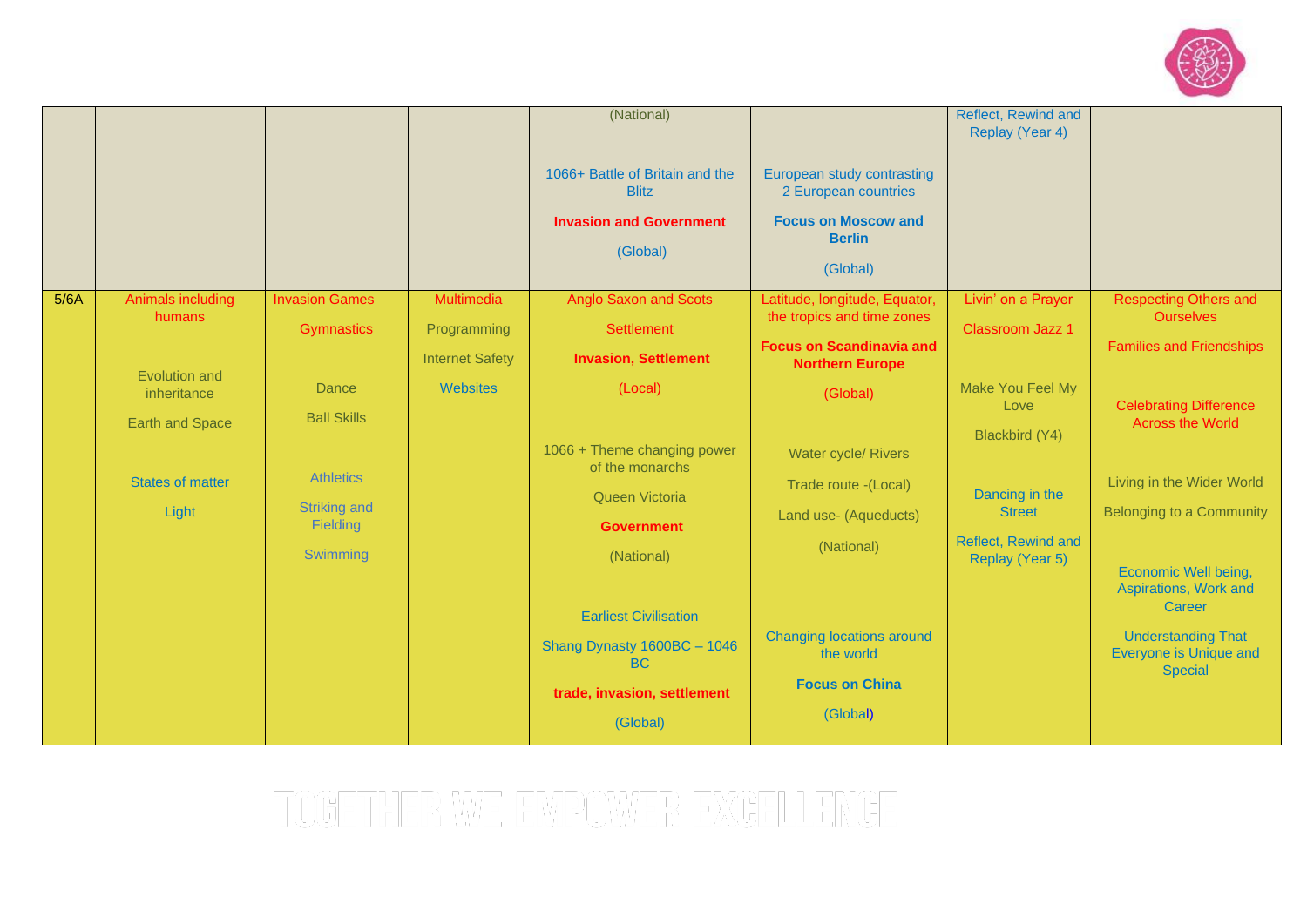

| 5/6B | Forces and magnets                 | <b>Invasion Games</b> | Multimedia             | Vikings and struggle for the        | Physical geography                                            | Happy                                  | <b>Keeping Safe</b>                             |
|------|------------------------------------|-----------------------|------------------------|-------------------------------------|---------------------------------------------------------------|----------------------------------------|-------------------------------------------------|
|      | <b>Electricity</b>                 | Gymnastics            |                        | Kingdom of England                  | Mountains- land use                                           | Classroom Jazz 2                       | <b>Safe Relationships</b>                       |
|      | Living things and their<br>habitat |                       | Programming            | invasion, settlement,<br>government | <b>Mountain settlements</b>                                   | A New Year Carol                       | Safety with Online<br>Communities               |
|      |                                    | Dance                 | <b>Internet Safety</b> | (Local)                             | <b>Focus on Scandinavian</b>                                  | You've Got a Friend                    |                                                 |
|      | Living things and their<br>habitat | <b>Ball Skills</b>    |                        |                                     | <b>Mountains (Scandes)</b>                                    | Music and Me                           | (Spring 1)                                      |
|      | <b>Materials</b>                   |                       | <b>Websites</b>        | 1066+ Battle of Britain WW2         | (National)                                                    | Reflect, Rewind and<br>Replay (Year 6) | <b>Media Literacy and Digital</b><br>Resilience |
|      |                                    | <b>Athletics</b>      |                        | Turning point                       |                                                               |                                        | <b>Health and WellBeing, Body</b>               |
|      |                                    | Striking and          |                        | invasion, government                | <b>Focus on England (Slapton</b><br>Sands), and North America |                                        | Image, Sleep, Emergency<br><b>First Aid</b>     |
|      |                                    | Fielding              |                        | (National)                          | (Attu Island)                                                 |                                        |                                                 |
|      |                                    | Swimming              |                        |                                     | (Global)                                                      |                                        | <b>Growing &amp; Changing</b>                   |
|      |                                    |                       |                        | <b>Mayan</b>                        |                                                               |                                        |                                                 |
|      |                                    |                       |                        | <b>Civilisation</b>                 | A non-European study                                          |                                        |                                                 |
|      |                                    |                       |                        | <b>Change</b>                       | <b>Focus on Brazil</b>                                        |                                        |                                                 |
|      |                                    |                       |                        | (Global)                            | (Global)                                                      |                                        |                                                 |
|      |                                    |                       |                        |                                     |                                                               |                                        |                                                 |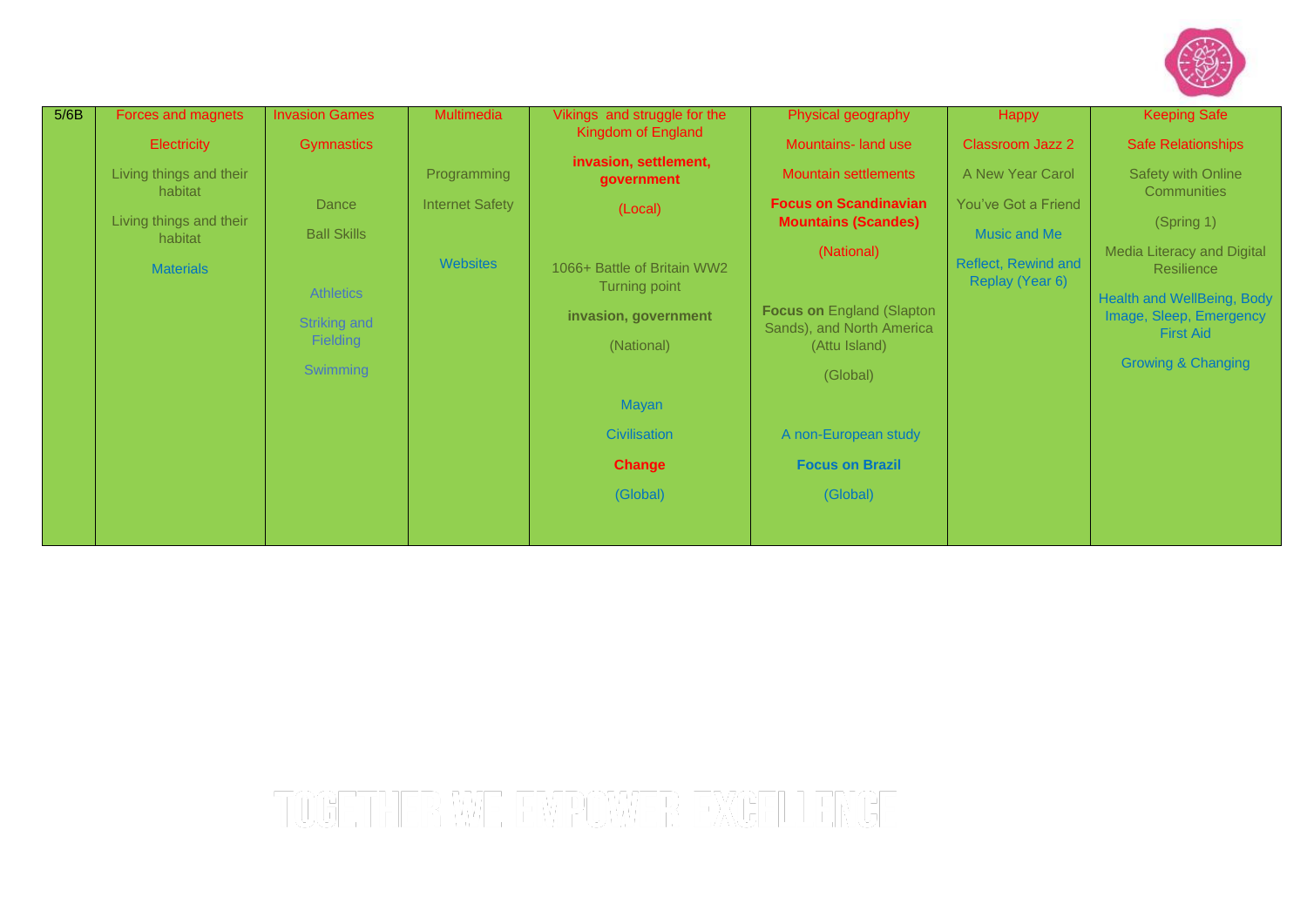

| Year  |                                                                             |                                                       |                                         |            |
|-------|-----------------------------------------------------------------------------|-------------------------------------------------------|-----------------------------------------|------------|
| group | RE.                                                                         | <b>Art</b>                                            | <b>Design and Technology</b>            | <b>MFL</b> |
| 1/A   | What does it mean to belong to a faith community?                           | <b>Changing Seasons with Yvonne</b>                   | <b>Toys</b>                             |            |
|       | <b>INCARNATION: Why does Christmas matter to Christians?</b>                | Coomber - drawing & mark<br>making; colour & painting |                                         |            |
|       | SALVATION: Why does Easter matter to Christians?                            | (Local artist)                                        | <b>Easter Gifts</b>                     |            |
|       | Who is Jewish and how do they live? (PART 1)                                | <b>Nature Sculptures with Andy</b>                    |                                         |            |
|       | Who is Jewish and how do they live? (PART 2)                                | Goldworthy                                            | Food technology - Bread                 |            |
|       | What makes some places sacred to believers?                                 | (National)                                            | linked to Jewish<br><b>Celebrations</b> |            |
|       |                                                                             | <b>Frottage Studies with Max Ernst</b>                |                                         |            |
|       |                                                                             | Pattern & Printing                                    |                                         |            |
|       |                                                                             | (Global)                                              |                                         |            |
| 1B    | 1.1 GOD: What do Christians believe God is Like?                            | Devon Seascapes with Brian                            | <b>Mechanisms</b>                       |            |
|       | 1.2 CREATION: Who do Christians say made the World? Harvest                 | Pollard - drawing & mark making;<br>colour & painting | <b>Sliders &amp; Levers</b>             |            |
|       | 1.4 GOSPEL: What is the good news Jesus brings?                             | (Local)                                               |                                         |            |
|       | How should we care for the world and for others, and why does it<br>matter? | <b>Collage Art with Clover Robin</b>                  | <b>Structures</b>                       |            |
|       |                                                                             | Design & make products                                | <b>Free standing Structures</b>         |            |
|       | 1.6 Who is Muslim and how do they live? (PART 1)                            | (National)                                            |                                         |            |
|       | 1.6 Who is Muslim and how do they live? (PART 2)                            | <b>Natures Colours with Kandinsky</b>                 | Food                                    |            |
|       |                                                                             | Pattern & Printing ((abstract)                        |                                         |            |
|       |                                                                             | (Global)                                              |                                         |            |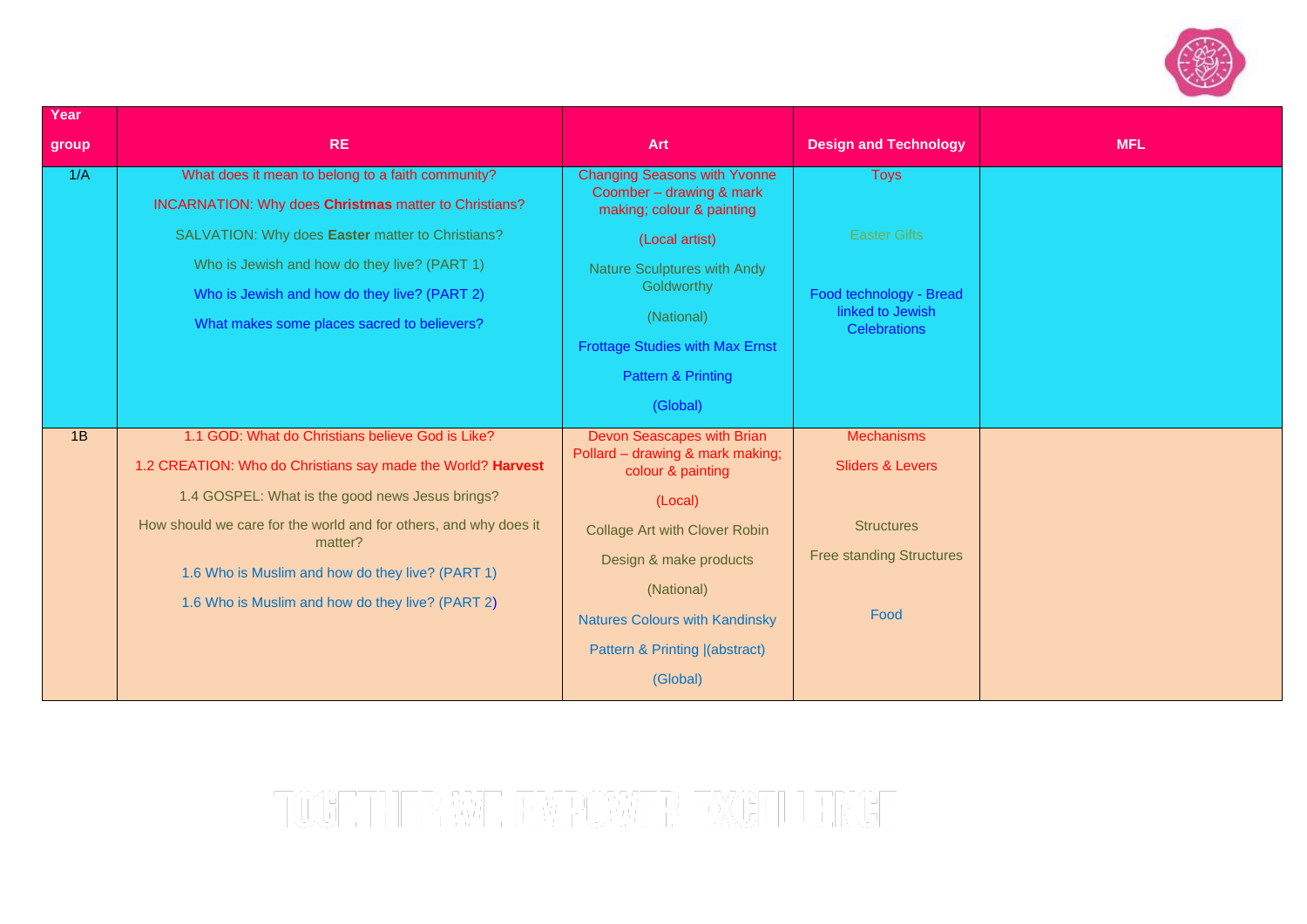

| 2/3/4A | What do Christians learn from the Creation story?<br>Who is a Muslim and how do they live? (PART 1)<br>Who is a Muslim and how do they live? (PART 2)<br>Why do Christians call the day Jesus died 'Good Friday'?<br>What is the good news Jesus brings?<br>How and why do people mark the significant events of life?           | <b>Travel Posters with Becky</b><br><b>Bettesworth</b><br>Drawing (Use IT)<br>(Local)<br><b>Repeat Print Designs with William</b><br><b>Morris</b><br>(National)<br>The World's rivers & lakes with<br><b>Claude Monet</b><br>Painting<br>(Global) | <b>Mechanisms</b><br><b>Wheels &amp; Axies</b><br><b>Structures</b><br><b>Shell Structures (including</b><br>computer aided design)<br>Food<br>Healthy & varied diet | Les Legumes<br>(The Vegetables)<br><b>Les Formes</b><br>(The Shapes)<br>L'ancienne Histoire de la Grande Bretagne<br>(Ancient Britain)<br><b>Les Salutations</b><br>(Salutations)<br>Les Couleurs et Les Nombres<br>(Colours & Numbers)<br><b>Comptines et Chansons</b><br>(Nursery Rhymes) |
|--------|----------------------------------------------------------------------------------------------------------------------------------------------------------------------------------------------------------------------------------------------------------------------------------------------------------------------------------|----------------------------------------------------------------------------------------------------------------------------------------------------------------------------------------------------------------------------------------------------|----------------------------------------------------------------------------------------------------------------------------------------------------------------------|---------------------------------------------------------------------------------------------------------------------------------------------------------------------------------------------------------------------------------------------------------------------------------------------|
| 2/3/4B | What do Christians believe God is like?<br>How do festivals and family life show what matters to Jewish people?<br>What is it like for someone to follow God?<br>How do festivals and worship show what matters to a Muslim?<br>What kind of world did Jesus want?<br>How and why do people mark the significant events of life? | Devonshire Landscapes with<br><b>Stephens Thomas</b><br>Painting<br>(Local)<br>Clay Sculptures with Henry Moore<br>(National)<br>The Human Form with Giacometti<br><b>Sculpture</b><br>(Global)                                                    | Food<br>Preparing fruit &<br>vegetables<br><b>Textiles</b><br>2D shape to 3D Product<br><b>Electrical Systems</b>                                                    | J'Apprends Le Francais<br>(I'm learning French)<br>Les Animaux<br>(Animals)<br>Les Instruments<br>(Musical Instruments)<br>Petit Chaperon Rouge<br>(Little Red Riding Hood)<br>Je Peux                                                                                                      |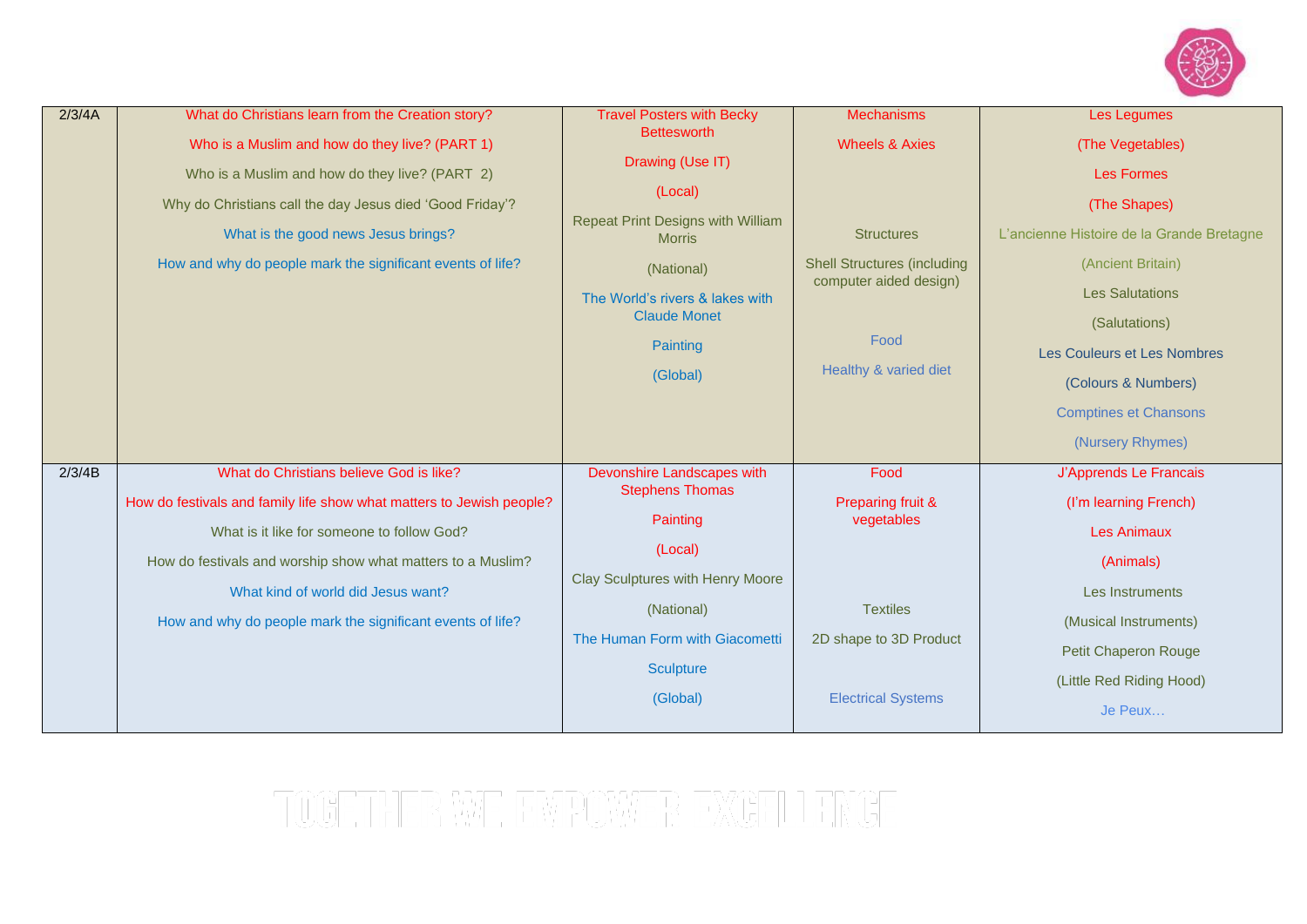

|        |                                                                                                                                                                                                                                                                                                                      |                                                                                                                                                                                                     | Simple circuits & switches<br>(including Programming &<br>Control)                                                                             | (1 can)<br><b>Les Fruits</b><br>(The Fruits)                                                                                                                                                                                                 |
|--------|----------------------------------------------------------------------------------------------------------------------------------------------------------------------------------------------------------------------------------------------------------------------------------------------------------------------|-----------------------------------------------------------------------------------------------------------------------------------------------------------------------------------------------------|------------------------------------------------------------------------------------------------------------------------------------------------|----------------------------------------------------------------------------------------------------------------------------------------------------------------------------------------------------------------------------------------------|
| 2/3/4C | What is the 'Trinity' and why is it important for Christians?<br>What do Hindus believe God is like?<br>What does it mean to be Hindu in Britain today?<br>Why does Easter matter to Christians?<br>For Christians, when Jesus left, what is the impact of Pentecost?<br>What makes some places sacred to believers? | Local - Jilly Sutton<br><b>Sculpture</b><br>(Local)<br>Volcanoes with J. M Turner<br>Painting & Watercolour<br>(National)                                                                           | <b>Textiles</b><br>Templates & joining<br><b>Techniques</b><br>Food<br>Healthy & varied diet<br><b>Mechanical Systems</b><br>Levers & Linkages | <b>Les Glaces</b><br>(Ice-creams)<br><b>Les Saisons KS2</b><br>(The Seasons KS2)<br>Les Saisons KS1<br>(The Seasons KS1)<br>Les Transports<br>(Transport)<br>Sous L'Ocean<br>(Under The Sea)<br><b>Les Petites Betes</b><br>(The Minibeasts) |
| 5/6A   | UC - God<br><b>UC</b> - Incarnation<br>Islam - Being a muslim today<br>Judaism - Why is the Torah important today?<br><b>UC</b> - Gospel<br><b>Inspirational Humanists and Christians</b>                                                                                                                            | <b>Abstract Landscapes with Martin</b><br>$Bush$ – painting<br>(Local)<br><b>Abstract Space with Zoe Squires</b><br>Drawing, painting, sculpture<br>(National)<br><b>Botanical Printmaking with</b> | <b>Textiles</b><br><b>Combining different fabric</b><br>shapes<br><b>Mechanical Systems</b><br>Pulleys or gears                                | Je Me Presente<br>(Presenting myself)<br><b>En Famille</b><br>La Maison Tudor<br>(The Tudors)<br>Au Café                                                                                                                                     |